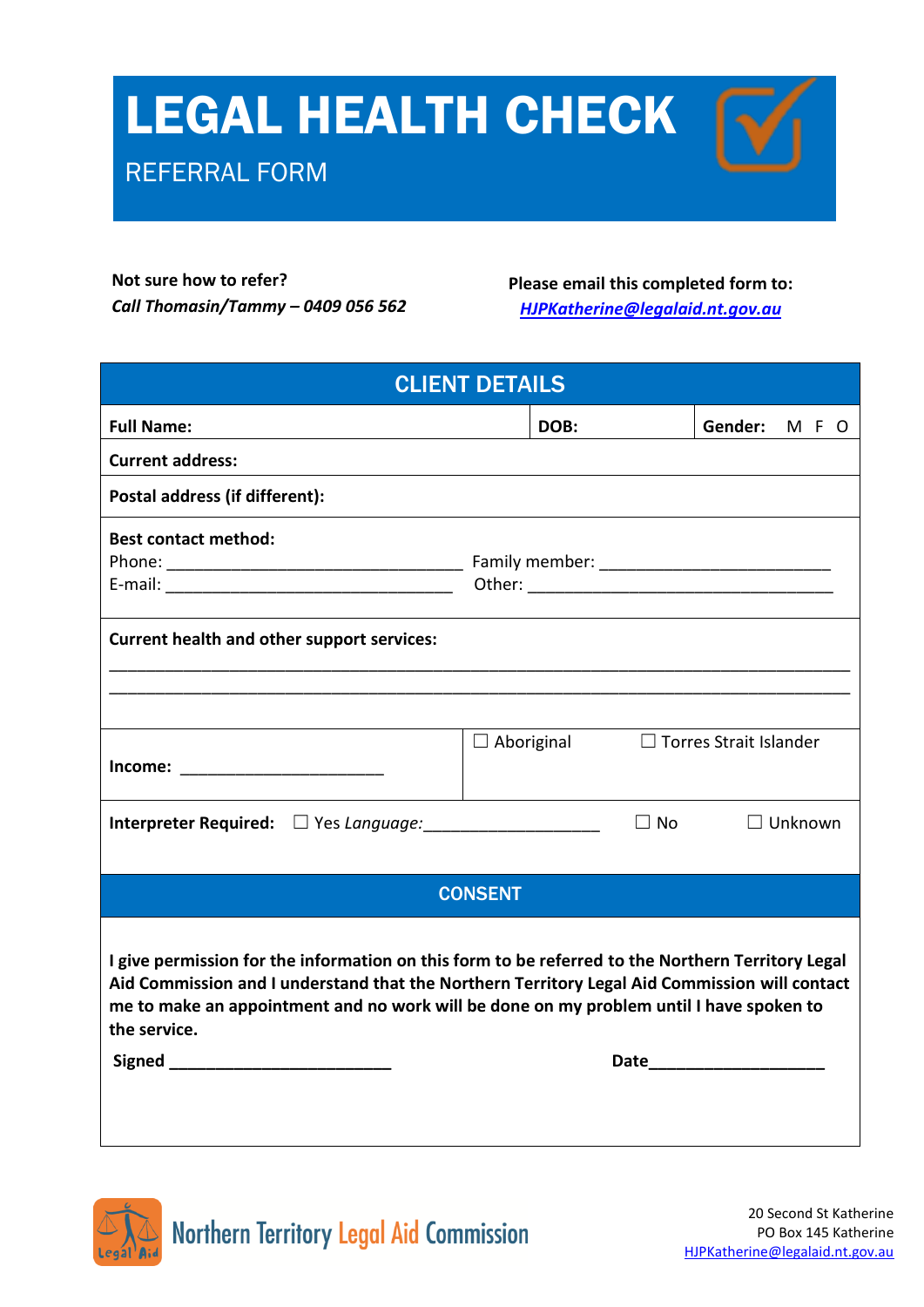## **INSTRUCTIONS**

- Each section has **hyperlinks** in bold.
- Please click on the **hyperlinks** to get more information about that issue to help you and the person understand it more together and see if there are any problems in that area.
- Please fill out as much information as you can. We will still accept any referral even if you can't answer all the questions on the form. This is a tool to help you and the person you are referring

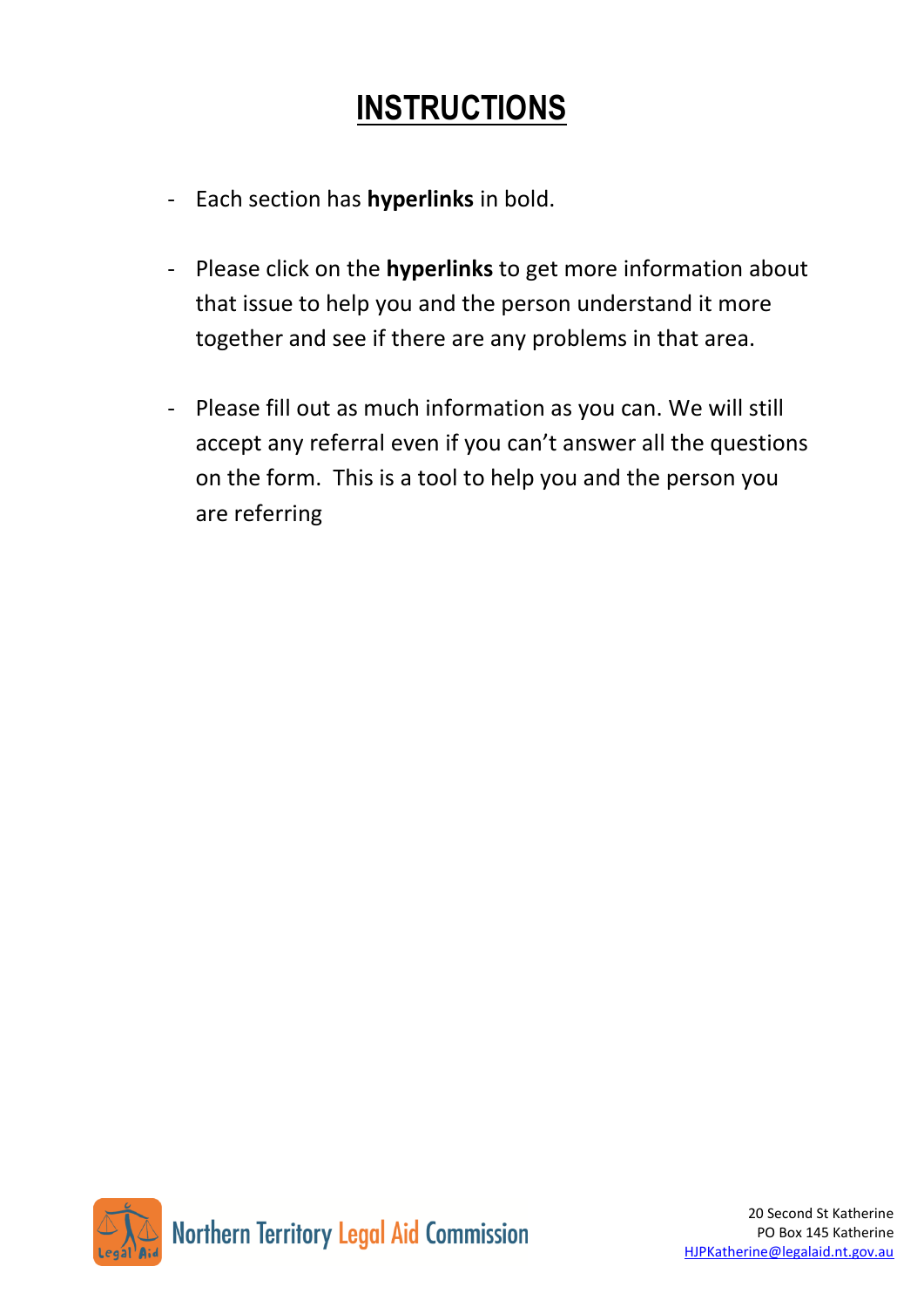|                 | <b>1. MONEY TROUBLES (DEBT)</b>                                                                                           |                    |                           | <b>Yes</b>                 | <b>No</b> | <b>Unsure</b> |
|-----------------|---------------------------------------------------------------------------------------------------------------------------|--------------------|---------------------------|----------------------------|-----------|---------------|
|                 | Is anyone chasing you for money?                                                                                          |                    |                           |                            |           |               |
|                 | Do you have any <b>bills</b> that you cannot pay?                                                                         |                    |                           |                            |           |               |
|                 | E.g. phone, Centrelink, electricity, car loan, Cash Converters<br>Complete the table below for each debt, where possible. |                    |                           |                            |           |               |
|                 | Do you need to get your superannuation or a family member's<br>superannuation?                                            |                    |                           |                            |           |               |
|                 | Do you want to apply for any compensation?                                                                                |                    |                           |                            |           |               |
|                 | Are you getting the right money from <b>Centrelink?</b>                                                                   |                    |                           |                            |           |               |
|                 | Do you have any fines that you have not paid?                                                                             |                    |                           |                            |           |               |
| <b>Details:</b> |                                                                                                                           |                    |                           |                            |           |               |
| <b>Debt</b>     | <b>Creditor</b>                                                                                                           | <b>Amount owed</b> | <b>Instalment</b>         | <b>Contact</b>             |           |               |
|                 | (who you owe \$ to)                                                                                                       | (approx. \$ value) | (\$ amount and how often) | (are you being contacted?) |           |               |
| 1.              |                                                                                                                           |                    |                           |                            |           |               |
| 2.              |                                                                                                                           |                    |                           |                            |           |               |
| 3.              |                                                                                                                           |                    |                           |                            |           |               |

| <b>2. HOUSING CONCERNS</b>                                                | <b>Yes</b> | <b>No Unsure</b> |
|---------------------------------------------------------------------------|------------|------------------|
| Do you owe any rent?                                                      |            |                  |
| Are you having trouble getting the landlord to do repairs or maintenance? |            |                  |
| Have you recently been evicted (told to move out of your house)?          |            |                  |
| Did you get your bond money back?                                         |            |                  |
| Did you leave any belongings behind that you want to get back?            |            |                  |
| Details:                                                                  |            |                  |
|                                                                           |            |                  |

| 3. CIVIL LAW                                                                         |   | <b>Yes No Unsure</b> |
|--------------------------------------------------------------------------------------|---|----------------------|
| Did you get hurt or injured in an accident?                                          |   | .                    |
| Do you have any problems with your boss?                                             | . |                      |
| Have you been treated unfairly by someone at work or in the community? $\Box$ $\Box$ |   |                      |

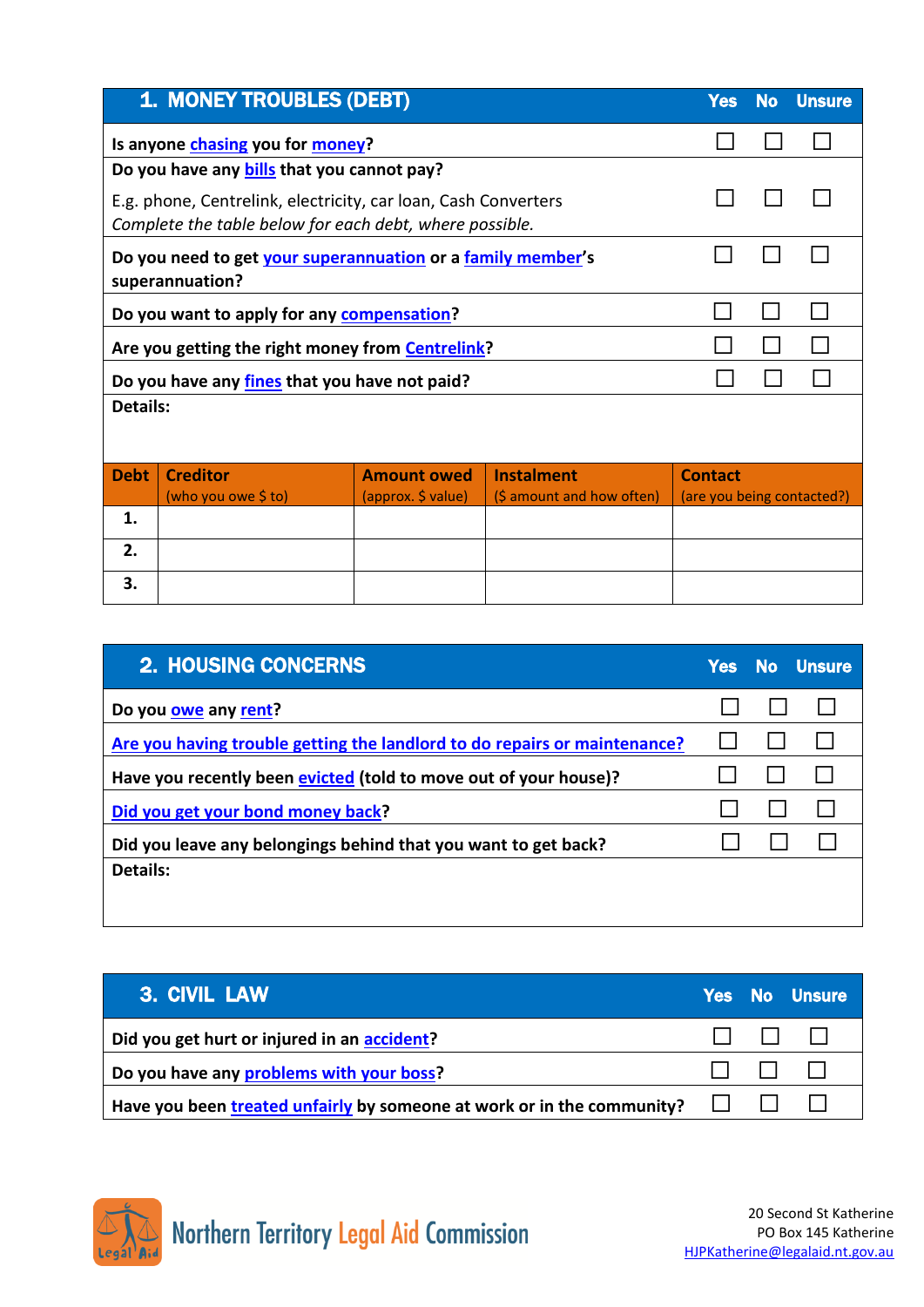| <b>4. FAMILY &amp; RELATIONSHIPS</b>                                                                      | <b>Yes</b> | <b>No</b> Unsure |
|-----------------------------------------------------------------------------------------------------------|------------|------------------|
| Do you want help with domestic violence orders?                                                           |            |                  |
| Do you want help with divorce/separation?                                                                 |            |                  |
| Do you want help with child protection orders?                                                            |            |                  |
| Do you want help with arrangements for children?                                                          |            |                  |
| Do you want help with your experiences as a child when<br>you were in the care of adults or institutions? |            |                  |
| Details:                                                                                                  |            |                  |

| <b>5. HEALTH &amp; WELLBEING</b>                                      | <b>Yes</b> | No Unsure |  |
|-----------------------------------------------------------------------|------------|-----------|--|
| Does the adult guardian make decisions about your health or business? |            |           |  |
| Does a public trustee make decisions for you or a family member?      |            |           |  |
| Do you have an order from the Mental Health Tribunal?                 |            |           |  |
| Do you get any disability support money?                              |            |           |  |
| (like a pension or NDIS - National Disability Insurance Scheme)       |            |           |  |
| Do you need a lawyer's help with power of attorney?                   |            |           |  |
| Details:                                                              |            |           |  |
|                                                                       |            |           |  |

| <b>6. CRIME</b>                                                     |  | Yes No Unsure |
|---------------------------------------------------------------------|--|---------------|
| Do you have to go to court?                                         |  |               |
| Do you have a warrant?                                              |  |               |
| Do you want to complain about how the police or prison treated you? |  |               |
| Do you want help with the Banned Drinker Register?                  |  |               |
| Have you been a victim of a crime?                                  |  |               |
| <b>Details:</b>                                                     |  |               |
|                                                                     |  |               |



 $\overline{\phantom{a}}$